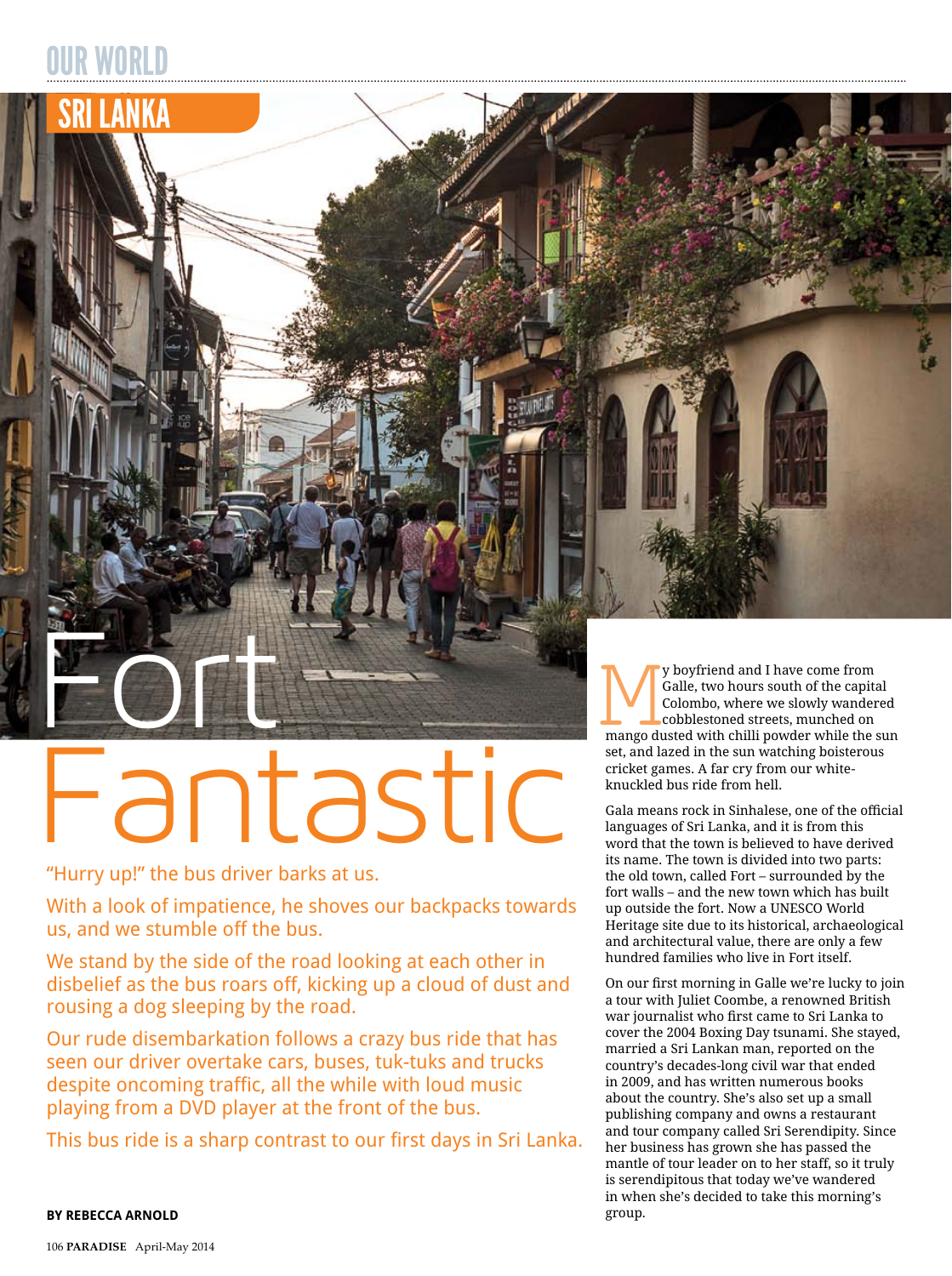

She leads us around the streets of Fort, streets so narrow that two cars can barely squeeze past each other. We head up to the fort walls. These are the walls that protected the town from the rage of the ocean in 2004, with no damage or injuries in Fort. The people living outside the old town were not so lucky; many people in and around the new town bus station were killed. The Fort basically became a hospital after the tsunami, with hotels opening their doors to those injured.

It is believed that students at the Arab College, who still study navigation by the stars, predicted the tsunami but didn't have a word to describe it, so their forecasts went unheard.

Built by the Portuguese in the 16th century, ninety percent of the fort walls are made from coral harvested from the waters surrounding the town.

In the 17th century the Dutch drove the Portuguese out of Sri Lanka, taking Galle Fort in the process. They made extensive fortifications and it became Sri Lanka's major port. Later, the British occupied Sri Lanka, and the importance of Galle Fort diminished as attention turned to Colombo.

Shipwrecks litter the waters around Fort, showing that the Chinese and Arabs were trading in this area long before the Portuguese accidentally discovered the harbour.

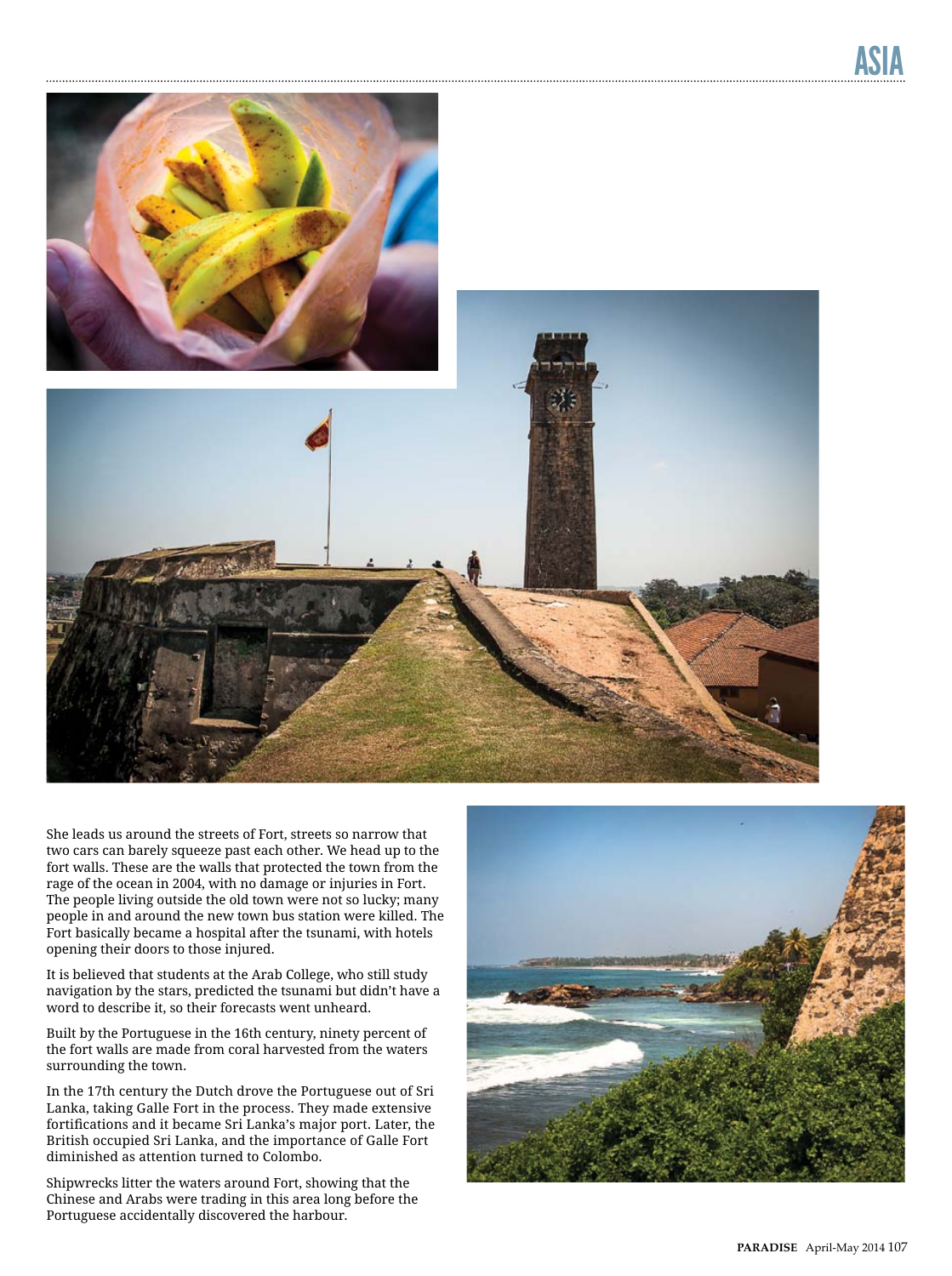## OUR WORLD ASIA



We visit the slave pits that housed the imported African slaves that built the fort walls. Each night, slaves descended into their cramped depths by ladders, which were pulled up afterwards. Stories abound of cannibalism amongst them, and the Dutch reportedly wired their mouths shut during the night.



When the slaves were freed by the British they remained in the area, and entire families lived in the caves and tunnels that snake through the fort walls.

It takes us only a few hours to traverse the walls of Fort, stopping along the way to sample king coconuts expertly cracked open by the man selling them from a bicycle, taste the delicious local ice cream and marvel at the wares of the many jewellers.

The historic old town continues to transform and is now a haven for many artists, writers, boutique shops, jewellers and cafés. The Dutch buildings remain, along with art deco style houses, many under renovation.

Later that day we head to the lighthouse to watch the sun set. Under the orange glow of the sky, families wander together and play in the waters around the fort walls.



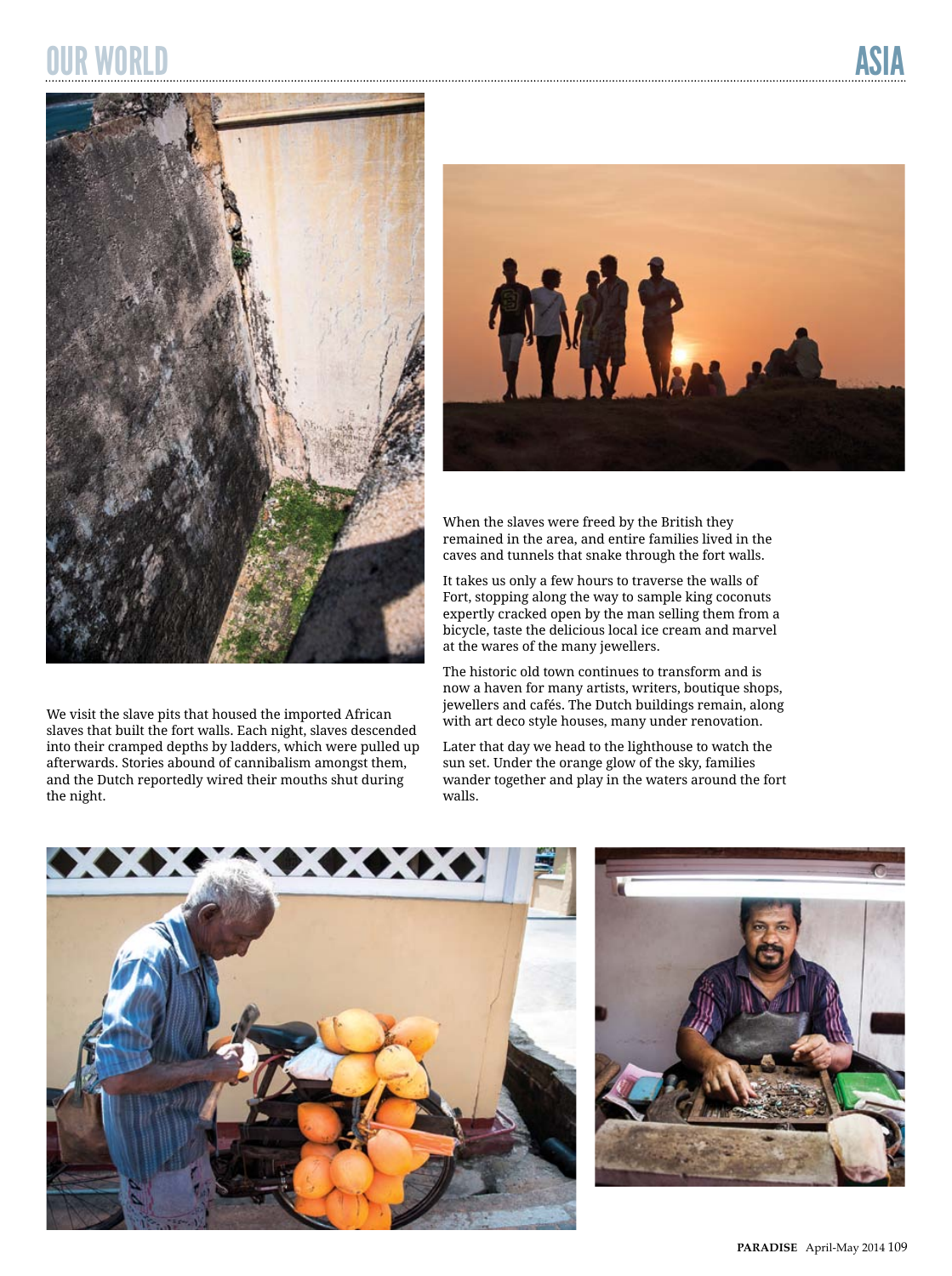

In a place as charming and historical as this, I expect to be surrounded by tourists and touts, but this view is largely undisturbed, and we get a sense of everyday Sri Lankan life as people relax in the evening.



## ON track sOlutiONs 1/2 Page